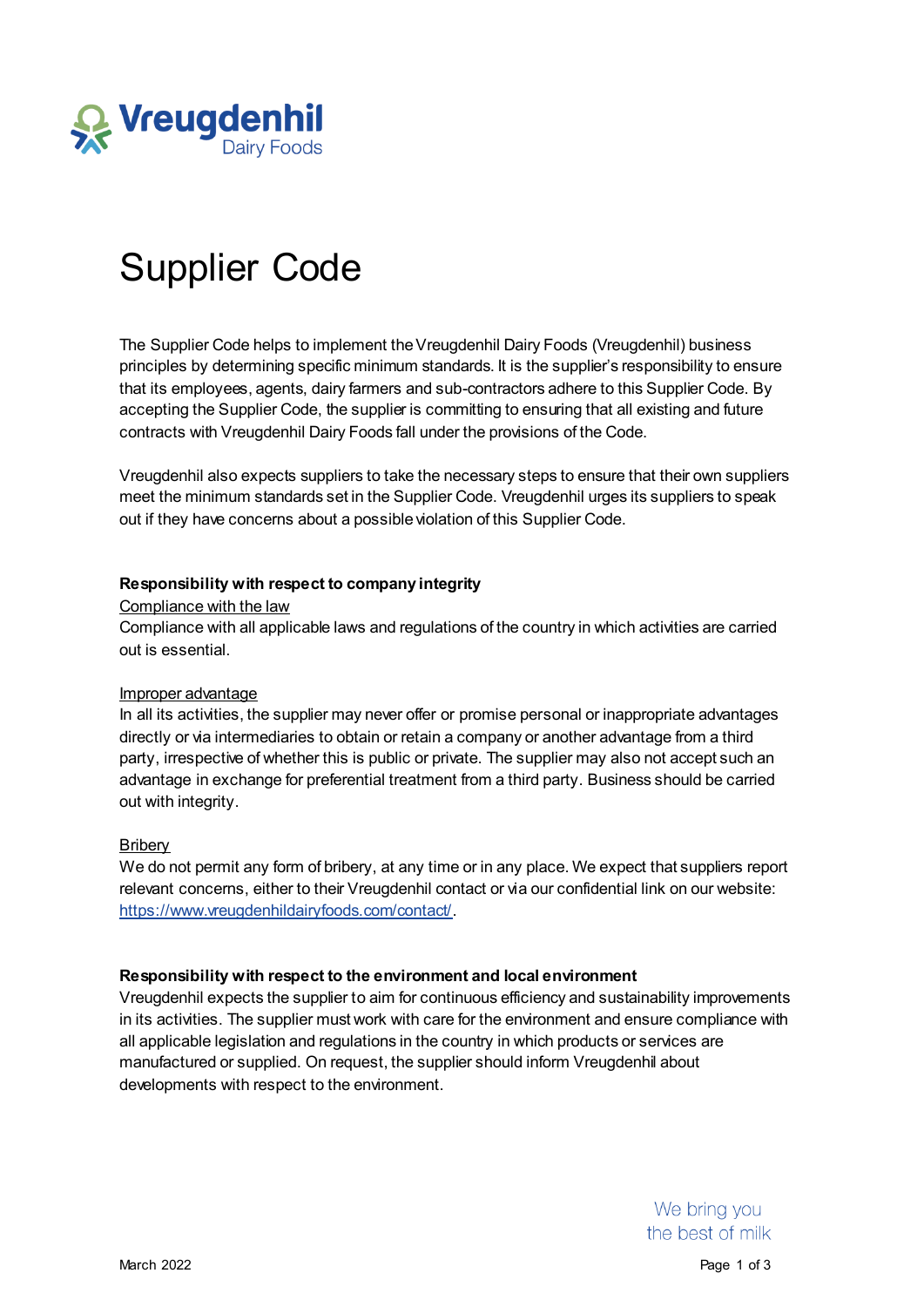## **Responsibility with respect to animal welfare**

If applicable at the company, suppliers must ensure a safe, healthy and low-stress environment for animals within their supply chain. A high level of animal welfare is key to the regeneration of farms, reinforcing their economic sustainability, performance and competitiveness. As animals and living environment form a crucial part of our dairy activities, the Dutch dairy sector formulated a sustainability programme for our dairy farmers (Duurzame Zuivelketen or Sustainable Dairy Chain). The topics covered in this programme are:

- Climate-sensible dairy sector: Reduction of greenhouse gas emissions by measures regarding animal, feed, manure storage, manuring, land use and reduction of energy use. Generation of sustainable energy.
- Continuous improvement animal health and animal welfare: Cows should be healthy and have good and long lives. Therefore dairy farmers should focus on extending the lives of their cattle, responsible use of veterinary medicines and less use of antibiotics, taking good care of young cattle and continuous improvement of animal welfare.
- Conservation of cows in the meadows: Actively work on maintenance and increase of the percentage of dairy farmers putting their cows out into the meadows. Develop knowledge through research on growth of grass, absorption of grass and grazing behaviour of cows.
- Biodiversity conservation: Sustainable cattle feed by sourcing responsible soy (RTRS or equivalent) and palm kernels (RSPO or equivalent). Produce in conformity with the environmental preconditions, eg with respect to ammonia and nitrogen. Make a contribution to biodiversity conservation by strengthening the favourable effects and reducing the negative consequences.
- Business Models: Show possible business models for dairy farmers by means of higher proceeds and/or lower costs and/or more room for development and/or use
- Land-related dairy farming: Most protein in the feed of the cow must come from the own land or from the direct surroundings of the dairy farm. Most manure must go to own land or to direct surroundings.
- Safety at the farm yard: Raise the awareness of dairy farmers with respect to safety at the farm and actively put this into practice. This should eventually lead to fewer accidents involving dairy farmers, family members and visitors.

Suppliers should familiarise themselves with this programme and are urged to apply similar working methods.

# **Responsibility with respect to employees**

# Child labour and forced labour

Child labour is not permitted and suppliers are expected to comply specifically with the relevant International Labour Organisation (ILO) standards. No forced or compulsory labour is permitted and employees should be free to leave their employment following a reasonable period of notice. The supplier should work with sub-contractors who also adhere to these basic principles.